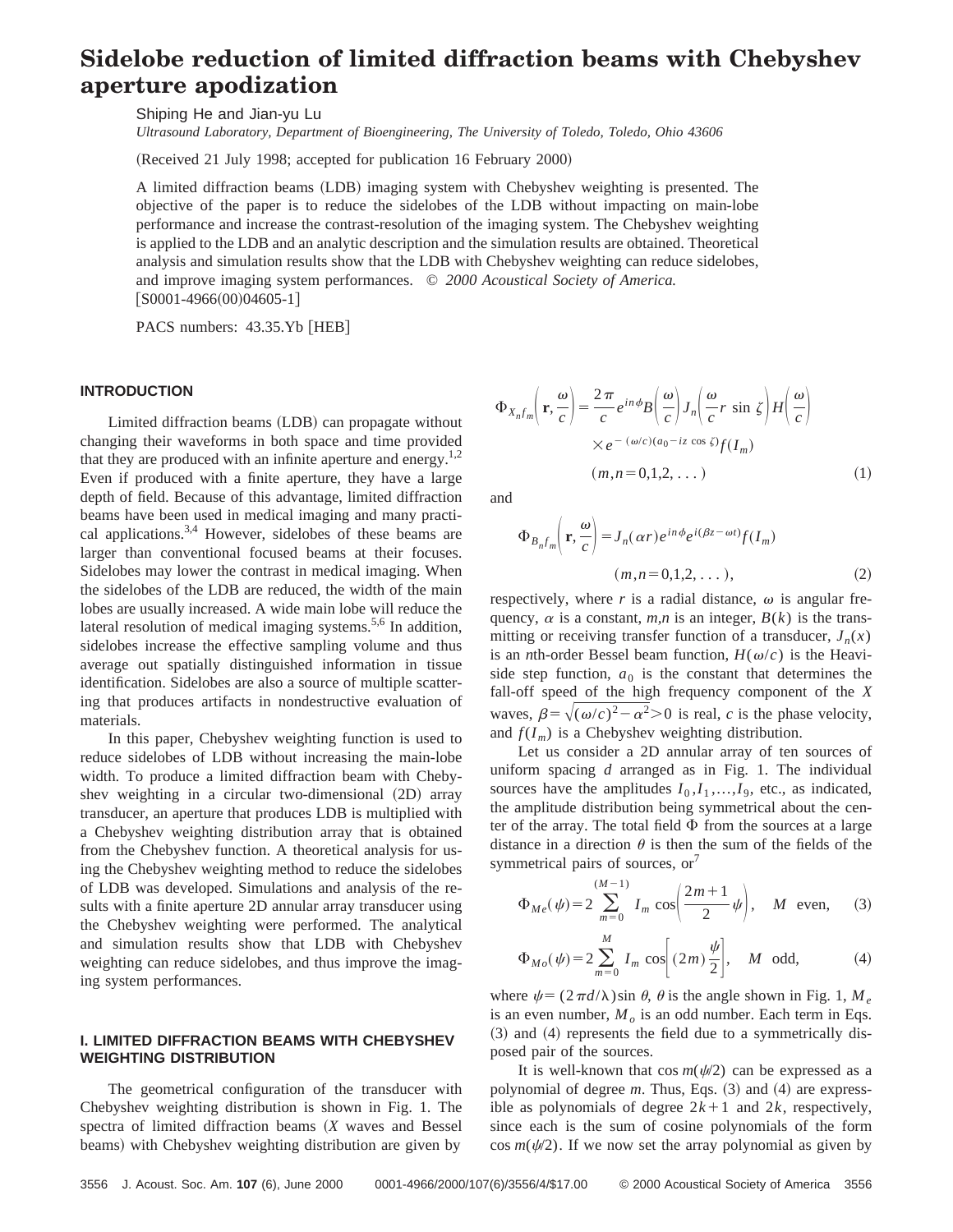

FIG. 1. 2D annular array imaging system with Chebyshev weighting distribution.

Eq.  $(3)$  or  $(4)$  equal to the Chebyshev polynomial of like degree  $(m=k-1)$  and equate the array coefficients to the coefficients of the Chebyshev polynomial, then the amplitude distribution given by these coefficients is a Chebyshev distribution and the field pattern of the array corresponds to the Chebyshev polynomial of degree  $k-1$ .

Chebyshev weighting polynomial has a binomial series form as

$$
T_m(x) = \cos^m \xi - \frac{m(m-1)}{2!} \cos^{m-2} \xi \sin^2 \xi
$$

$$
+ \frac{m(m-1)(m-2)(m-3)}{4!}
$$

$$
\times \cos^{m-4} \xi \sin^4 \xi - ..., \qquad (5)
$$

where  $T_m(x)$  is Chebyshev weighting polynomials and x  $=$ cos  $\xi$ . The Chebyshev function in Eq. (5) has the following properties: First, the function of all orders passes the point  $(1,1)$ . Second, for values of *x* in the range  $[-1,1]$ , the polynomials lie between  $-1$  and  $+1$ , and all roots of the polynomials are within  $[-1,1]$ .

Let the ratio of the main-lobe maximum to the sidelobe level be specified as *R*, i.e.,

$$
R = \frac{\text{main-lobe maximum}}{\text{sidelobe level}}.
$$
 (6)

If  $x_0$  satisfies  $T_{m-1}(x_0) = R$ , the point  $(x_0, R)$  on the  $T_m(x)$ curve corresponds to the main-lobe maximum, while the sidelobes are confined to a maximum value of unity. The important property of the Chebyshev polynomial is that if the ratio  $R$  is specified, the beamwidth to the first null is minimized. The corollary also holds that if the beamwidth is specified, the ratio  $R$  is maximized (sidelobe level minimized).

The procedure will now be summarized. For an array of *m* sources, the first step is to select the Chebyshev polynomial of the same degree as the array polynomial, Eq.  $(3)$  or (4). This is given by  $T_{m-1}(x)$ . Next we choose *R* and solve  $T_{m-1}(x) = R$  for  $x_0$ . The beam pattern polynomial, Eq. (3) or (4), may now be expressed as a polynomial of  $cos(\psi/2)$ . The final step is to equate the Chebyshev polynomial of  $T_{m-1}(x)$ and the array polynomial obtained by substituting *x*  $=x_0 \cos (\psi/2)$  into Eq. (3) or (4), where the smallest value of  $\psi$  is 0 for  $x=x_0$  (center of the main lobe). Thus,

$$
T_{m-1} = \Phi_{m-1} \tag{7}
$$

The coefficients of the array polynomial are then obtained from Eq.  $(7)$ , yielding the Dolph-Chebyshev amplitude distribution which is an optimum for the sidelobe level specified.

#### **II. CHEBYSHEV WEIGHTING COEFFICIENT**

An array of  $m=20$  in-phase isotropic sources, spaced apart, is to have a sidelobe level 23-dB below the main-lobe maximum. Find the amplitude distribution fulfilling this requirement that produces the minimum beamwidth between first nulls, and plot the field pattern. The Chebyshev polynomial of degree  $m-1$  is  $T_{19}(x)$  and the value of  $x_0$  for  $T_{19}(x) = R$ , where  $R = 15$  may be determined by trial and error from the expansion as given in Eq.  $(5)$  or may be calculated from

$$
x_0 = \frac{1}{2} \left[ \left( R + \sqrt{R^2 - 1} \right)^{1/(m-1)} + \left( R - \sqrt{R^2 - 1} \right)^{1/(m-1)} \right].
$$
 (8)

For  $R = 15$  and  $m - 1 = 19$  in Eq. (8), we have  $x_0 = 1.016$ . Now substituting  $x=x_0 \cos (\psi/2)$  in Eq. (3), we have

$$
\Phi_{19} = \frac{26 \ 214I_9}{x_0^{19}} x^{19} - \frac{1 \ 245 \ 184I_9 - 65 \ 536I_8}{x_0^{17}} x^{17} + \dots - \frac{19I_9 - \dots - I_0}{x_0} x.
$$
\n(9)

The Chebyshev polynomial of like degree  $m-1$  is given by

$$
T_{19} = 26\ 214x^{19} - 1\ 245\ 184x^{17} + \dots - 19x. \tag{10}
$$

Now equating Eqs.  $(9)$  and  $(10)$ ,

$$
\Phi_{19} = T_{19} \,. \tag{11}
$$

For Eq.  $(11)$  to be true requires that the coefficients of Eq.  $(9)$ are equal to those of the terms of like degree in Eq.  $(10)$ . Therefore,

$$
I_9 = x_0^{19} = 1.352. \tag{12}
$$

In a similar way we obtain

$$
I_8=1.514
$$
,  $I_7=2.717$ ,  $I_6=4.231$ ,  $I_5=7.1$ ,  $I_4=12.7$ ,  
 $I_3=19.8$ ,  $I_2=103$ ,  $I_1=268$ ,  $I_0=758$ . (13)

The relative amplitudes of the ten sources are then given by  $f(I_{(0-9)})$ 

$$
=[1,1.12,2.01,3.13,5.24,9.42,14.65,76,198,561]. \t(14)
$$

Weighting coefficient as a function of the elements of array is given in Eq.  $(14)$ .  $f(I_m)$  is the Chebyshev weighting distribution that is normalized by its minimum. The values of  $f(I_m)$  corresponding to a given set of values of  $I_m$  as obtained from Eq.  $(14)$  are produced with a limited diffraction beam array. If the array is a 20-element linear array,  $f(I_{(0-9)})$ =[1,1.12,2.01,3.13,5.24,9.42,14.65,76,198,561,561, 198,76,14.65,9.42,5.24,3.13,2.01,1.12,1] has to be produced by each element separately. If the array is a ten-element an-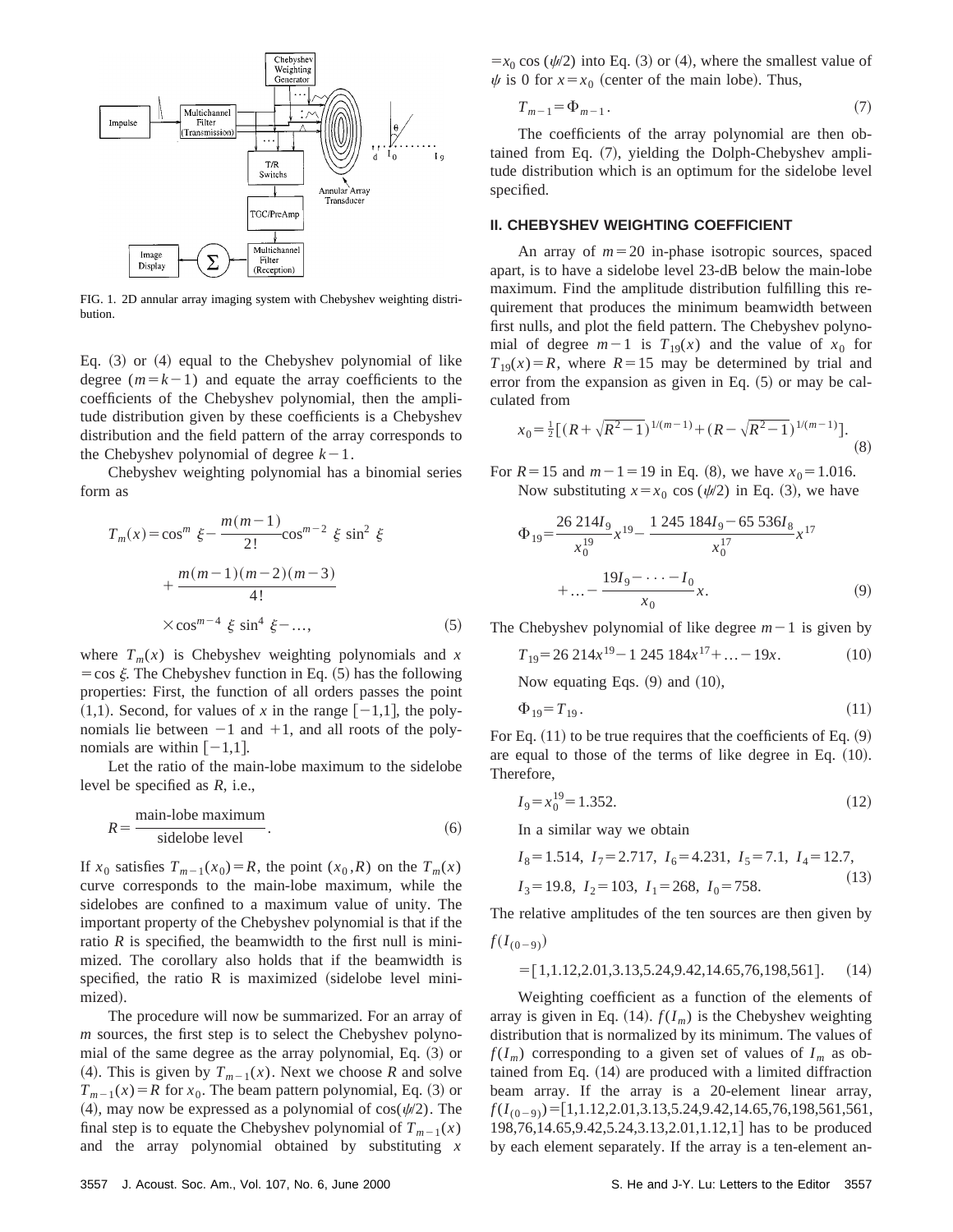

FIG. 2. Comparison between the peak lateral field responses of the original (dotted lines) and Chebyshev weighted (solid lines) limited diffraction beams. (a) *X* waves at  $z = 50$  mm. (b) *X* waves at  $z=100$  mm. (c) *X* waves at  $z=200$ mm. (d) Bessel beams at  $z = 50$  mm. (e) Bessel beams at  $z=100$  mm. (f) Bessel beams at  $z=200$  mm.

nular array,  $f(I_{(0-9)}) = [1,1.12,2.01,3.13,5.24,9.42,14.65,$ 76,198,561] is produced with each element separately because an annular array is symmetric about its center point.

The operating mode of a limited diffraction beam imaging system with Chebyshev weighting is illustrated in Fig. 1. A Chebyshev weighting generator, which is controlled by a computer, is used to produce the Chebyshev weighting distribution  $f(I_m)$ . The excitation signals of each transducer element are multiplied with the corresponding Chebyshev weighting distribution to produce a broadband modified limited diffraction beam. Echo signals are received with the same ultrasound annular array transducer that is used in transmission.<sup>6</sup> The received signal from each element is connected to a T/R (transmit/receive) switch and then preamplified and compensated for attenuation with a TGC (time gain control) circuit. After multichannel filtering, the received signals are coherently summed according to the amount of charges of each ring, and images are constructed and displayed.

# **III. SIMULATION RESULTS**

A simulation for transmission of Chebyshev weighted LDB with a ten-element ultrasonic annular array transducer was performed [use the Chebyshev weighting distribution theory given in Eqs.  $(1)$ ,  $(2)$ , and  $(14)$ , where  $n=0$ ]. The following parameters are chosen in our simulation program: beam types are *X* waves and Bessel beams, orders of Bessel beams or *X* waves are of zero order, rotation of weightings for higher-order Bessel and *X* wave is 0, scaling parameter for Bessel beams is 1202.45  $m^{-1}$ , parameter for determining high frequency decay of *X* waves is 0.05 mm, Axicon angle of  $X$  waves is  $6.6^\circ$ , selection for lateral (maximum sidelobes) beam plot, axial distances from the transducer are 50, 100, and 200 mm, respectively, use the Fresnel approximation, field radius is from 0 to 25 mm, field step size is 0.25 mm, field rotation is 0°, central frequency is 2.5 MHz, aperture stop radius is 25 mm, and weighting function is one-way Blackman window function.2

Figure 2(a), (b), and (c) are beam plots of the simulation results for the original limited diffraction zeroth-order *X*